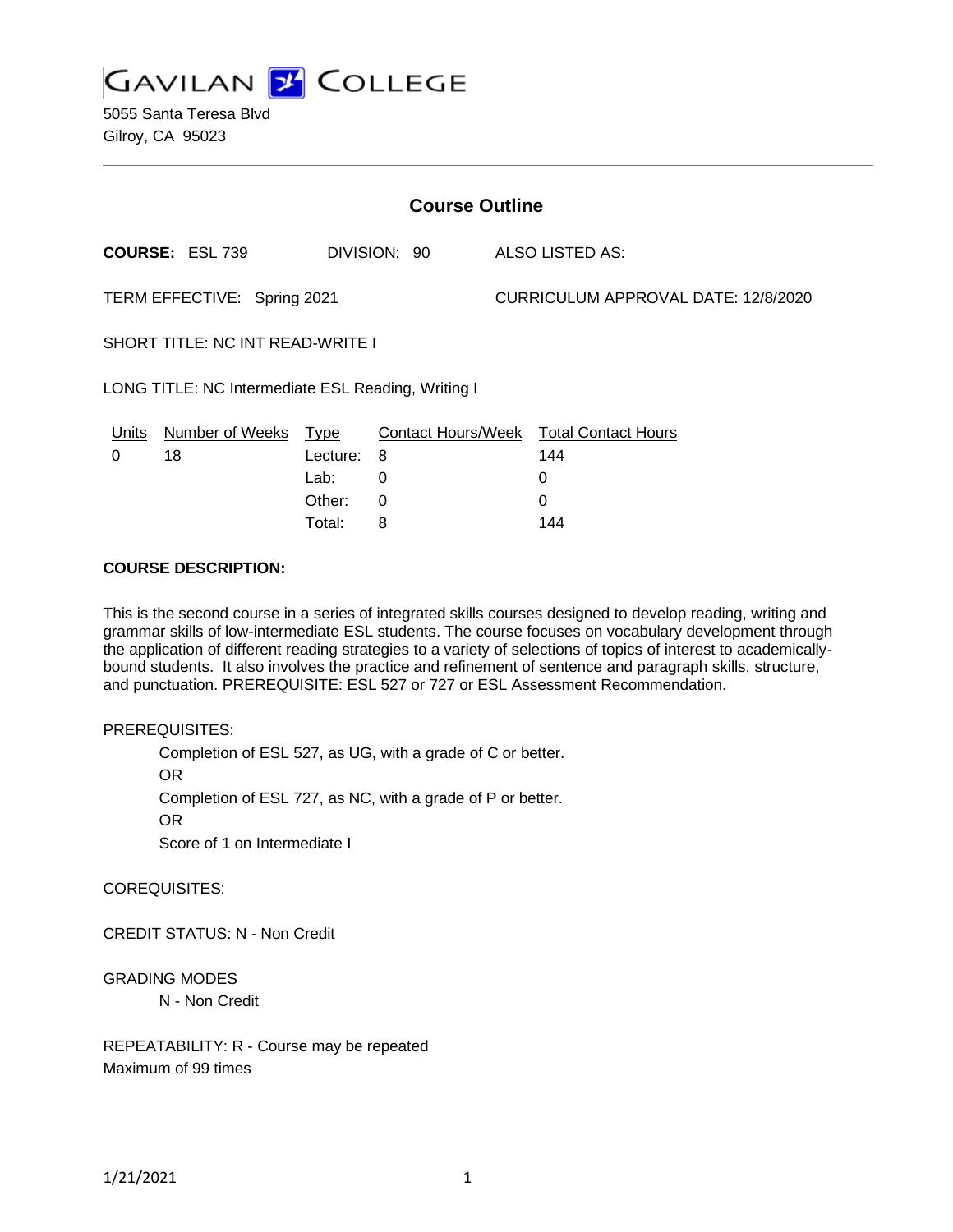SCHEDULE TYPES:

- 02 Lecture and/or discussion
- 05 Hybrid
- 71 Dist. Ed Internet Simultaneous
- 72 Dist. Ed Internet Delayed

# **STUDENT LEARNING OUTCOMES:**

1. Demonstrate reading skills such as identifying the main idea and supporting details, making inferences, and drawing conclusions.

Measure of assessment: Classroom exercises, tests, homework assignments. Semester/Year assessed, or planned Semester/Year of assessment: 2021

2. Use context clues to guess at the meaning of new vocabulary.

Measure of assessment: Classroom exercises, tests, homework assignments.

Semester/Year assessed, or planned Semester/Year of assessment: 2021

3. Read, recognize and write affirmative and negative statements and questions using the following verb tenses and structures: simple present, present continuous, past continuous, simple past, future, and present/future modals.

Measure of assessment: Classroom exercises, tests, homework assignments. Semester/Year assessed, or planned Semester/Year of assessment: 2021

4. Write simple and compound sentences within paragraphs utilizing the correct structure, word order and punctuation.

Measure of assessment: Classroom exercises, tests, homework assignments.

# **CONTENT, STUDENT PERFORMANCE OBJECTIVES, OUT-OF-CLASS ASSIGNMENTS**

Curriculum Approval Date: 12/8/2020

## **DE MODIFICATION ONLY**

OUT-OF-CLASS ASSIGNMENTS: Written textbook assignments; assigned readings; paragraph writing; vocabulary memorization; online practice.

CONTENT Note: Themes may vary by textbooks, but they should be more academic focused, such as Psychology, Health, or Business. When introducing new vocabulary, also include word families, synonyms, antonyms, affixes, and idioms.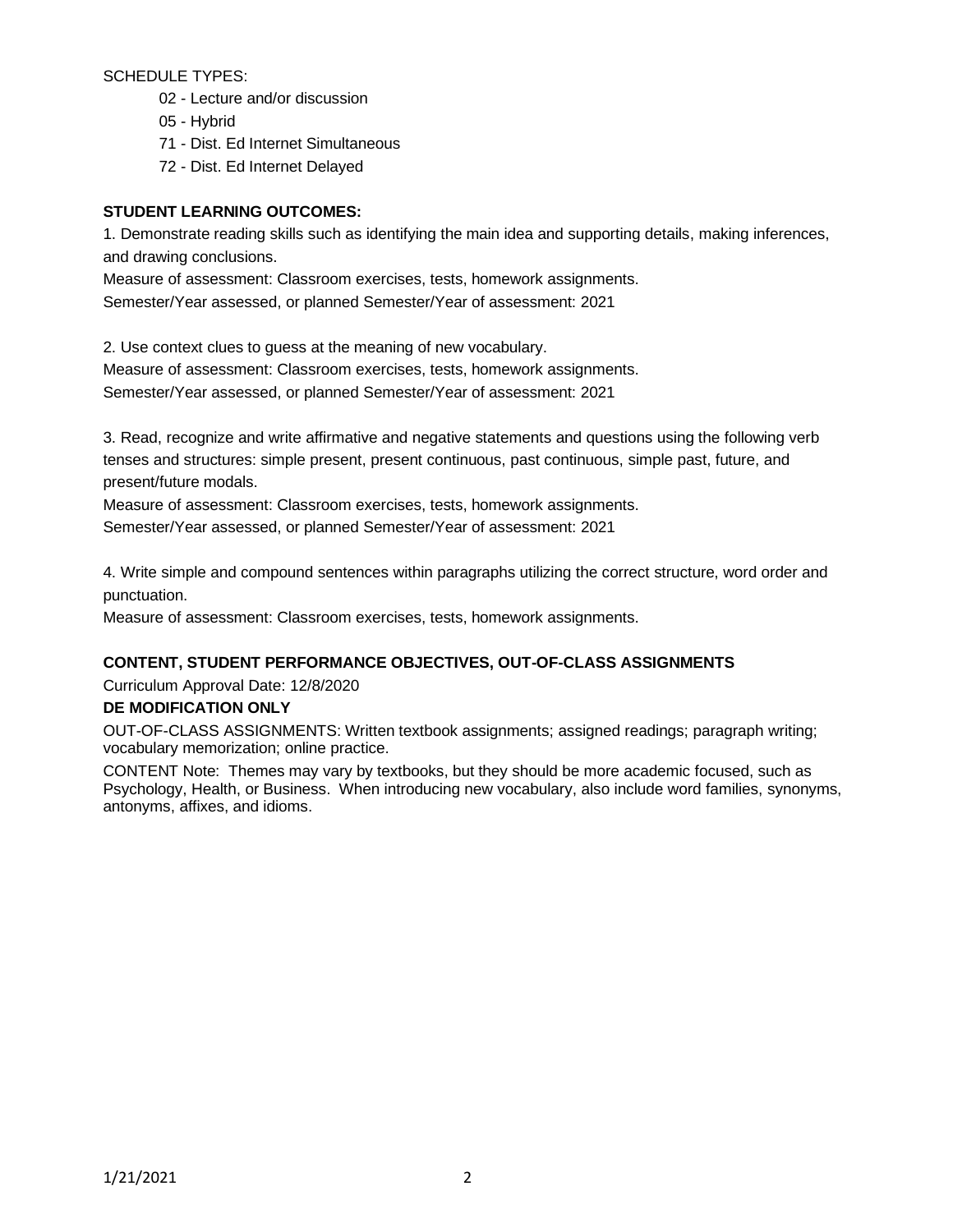## 35 Hours

CONTENT: Participate in an introduction to the course and its requirements. Do ice-breaker activity to get to know the students. Read passages from the textbook and do text work as follows: Preview each reading via its title, visuals, and pre-reading questions. Answer True/False, Multiple Choice, and Short Answer questions. Skim readings for main idea. Scan readings for specific information. Use context clues to understand new vocabulary. Learn parts of speech and affixes. Make inferences and draw conclusions. Begin a little reader which is modified for ESL students. Review the PRESENT CONTINUOUS, SIMPLE PRESENT and FUTURE tenses. Review form and punctuation of simple sentences and introduce compound sentences. TEST on reading and writing skills and grammar practiced during this first cycle of teaching.

STUDENT PERFORMANCE OBJECTIVES: Activate any prior knowledge of a subject before reading about it. Distinguish between the main idea and the details of a reading. Expand vocabulary through context clues. Identify and use the different parts of speech and word affixes. Make inferences and draw conclusions. Compare and contrast forms and usage of tenses. Construct yes/no and information questions and affirmative and negative statements. Use frequency adverbs. Differentiate action and non-action verbs. Use TIME and IF CLAUSES in the FUTURE. Express FUTURE time using PRESENT CONTINUOUS and SIMPLE PRESENT. Write controlled paragraphs using the above mentioned tenses and coordinating conjunctions. Punctuate simple and compound sentences.

### 33 Hours

CONTENT: Read passages from the textbook and do text work as follows: Preview each reading via its title, visuals, and pre-reading questions. Answer True/False, Multiple Choice, and Short Answer questions. Skim readings for main idea. Scan readings for specific information. Use context clues to understand new vocabulary. Learn parts of speech and affixes. Make inferences and draw conclusions. Continue with little readers. Review the SIMPLE PAST tense and introduce the PAST CONTINUOUS. Introduce writing as a process and logical division. Introduce a brainstorming technique, the outline, and the structure of a paragraph. TEST on reading and writing skills and grammar practiced during this second cycle of teaching. STUDENT PERFORMANCE OBJECTIVES: Activate any prior knowledge of a subject before reading about it. Distinguish between the main idea and the details of a reading. Expand vocabulary through context clues. Identify and use the different parts of speech and word affixes. Make inferences and draw conclusions. Compare and contrast forms and usage of tenses. Construct yes/no and information questions and affirmative and negative statements. Use TIME CLAUSES in the past. Express past time using SIMPLE PAST and PAST CONTINUOUS. Write controlled paragraphs using the above mentioned tenses. Punctuate simple and compound sentences. Edit for tense consistency and correct paragraph format. Using the writing process, write a logical division paragraph with a topic sentence, supporting sentences, and a concluding sentence.

#### 33 Hours

CONTENT: Read passages from the textbook and do text work as follows: Preview each reading via its title, visuals, and pre-reading questions. Answer True/False, Multiple Choice, and Short Answer questions. Skim readings for main idea. Scan readings for specific information. Use context clues to understand new vocabulary. Learn parts of speech and affixes. Make inferences and draw conclusions. Continue with little readers. Introduce PRESENT AND FUTURE MODAL AUXILIARIES AND RELATED EXPRESSIONS to indicate different meanings: obligation, ability, permission, advice, politeness, and more. Review the writing process and introduce the narrative paragraph. TEST on reading and writing skills and grammar practiced during this third cycle of teaching.

## STUDENT PERFORMANCE OBJECTIVES:

Activate any prior knowledge of a subject before reading about it. Distinguish between the main idea and the details of a reading. Expand vocabulary through context clues. Identify and use the different parts of speech and word affixes. Make inferences and draw conclusions. Compare and contrast forms and usage of tenses and use of modal auxiliaries (might, can) and related expressions (would rather, have to) to render different meanings. Construct yes/no and information questions and affirmative and negative statements. Analyze short paragraphs to decipher meaning and nuance. Write paragraphs using the structures mentioned above. Punctuate simple and compound sentences. Edit for tense consistency and correct paragraph format. Using the writing process, write a narrative paragraph with a topic sentence, supporting sentences, and a concluding sentence.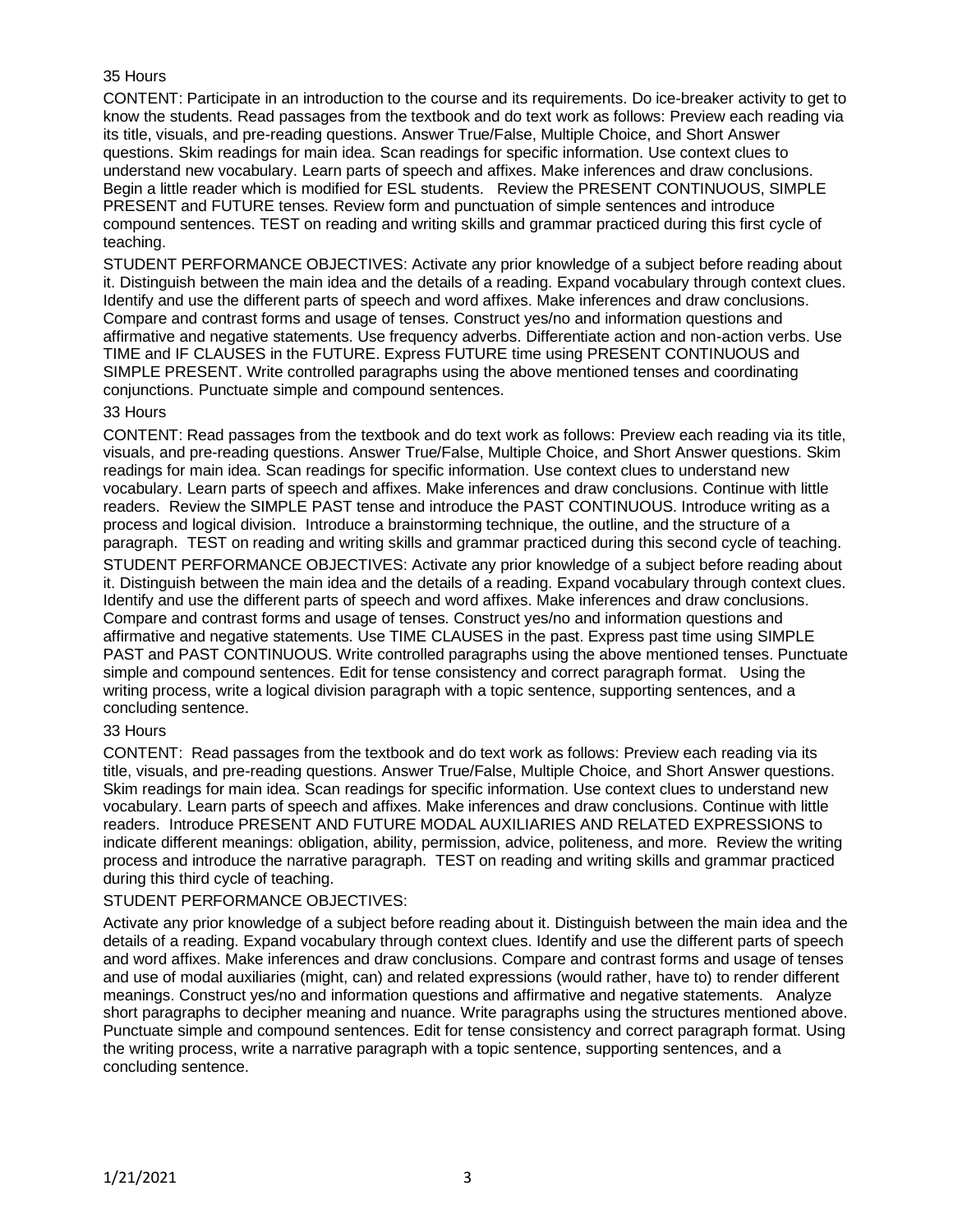# 33 Hours

CONTENT: Read passages from the textbook and do text work as follows: Preview each reading via its title, visuals, and pre-reading questions. Answer True/False, Multiple Choice, and Short Answer questions. Skim readings for main idea. Scan readings for specific information. Use context clues to understand new vocabulary. Learn parts of speech and affixes. Make inferences and draw conclusions. Continue with little readers. Review ADJECTIVES and ADVERBS. Review COMPARATIVES and SUPERLATIVES. Review the writing process and introduce the descriptive paragraph. TEST on reading and writing skills and grammar practiced during this fourth cycle of teaching. Do a practice ungraded in-class timed writing.

STUDENT PERFORMANCE OBJECTIVES: Activate any prior knowledge of a subject before reading about it. Distinguish between the main idea and the details of a reading. Expand vocabulary through context clues. Identify and use the different parts of speech and word affixes. Make inferences and draw conclusions. Compare and contrast the form, function and placement of ADJECTIVES, ADVERBS, COMPARATIVES, and SUPERLATIVES in a sentence. Analyze short paragraphs to decipher meaning and nuance. Write controlled paragraphs using the above mentioned structures. Punctuate simple and compound sentences. Edit for tense consistency and correct paragraph format. Using the writing process, write a descriptive paragraph with a topic sentence, supporting sentences, and a concluding sentence.

8 Hours

CONTENT: REVIEW various parts of course content depending on student need.

STUDENT PERFORMANCE OBJECTIVES: Review and practice reading skills taught. Read, write and correctly punctuate simple and compound sentences utilizing the verb tenses and other parts of speech studied in the course. Manipulate sentence forms (questions, negatives, affirmatives). Write a paragraph using the writing process.

2 Hours

FINAL EXAM: Reading, grammar, and a timed writing.

# **METHODS OF INSTRUCTION:**

Reading, lecture, discussion, pair work, small and large group activities, written and oral textbook exercises, paragraph writing in controlled and free contexts, reading and analysis of model paragraphs, self-evaluation, test feedback.

## **OUT OF CLASS ASSIGNMENTS**:

Required Outside Hours: 288

Assignment Description: (16 hours/week) Homework may include: written textbook assignments; assigned readings; paragraph writing; vocabulary memorization; online practice.

## **METHODS OF EVALUATION:**

Writing assignments Percent of total grade: 40.00 % Homework assignments, paragraph writing. Objective examinations